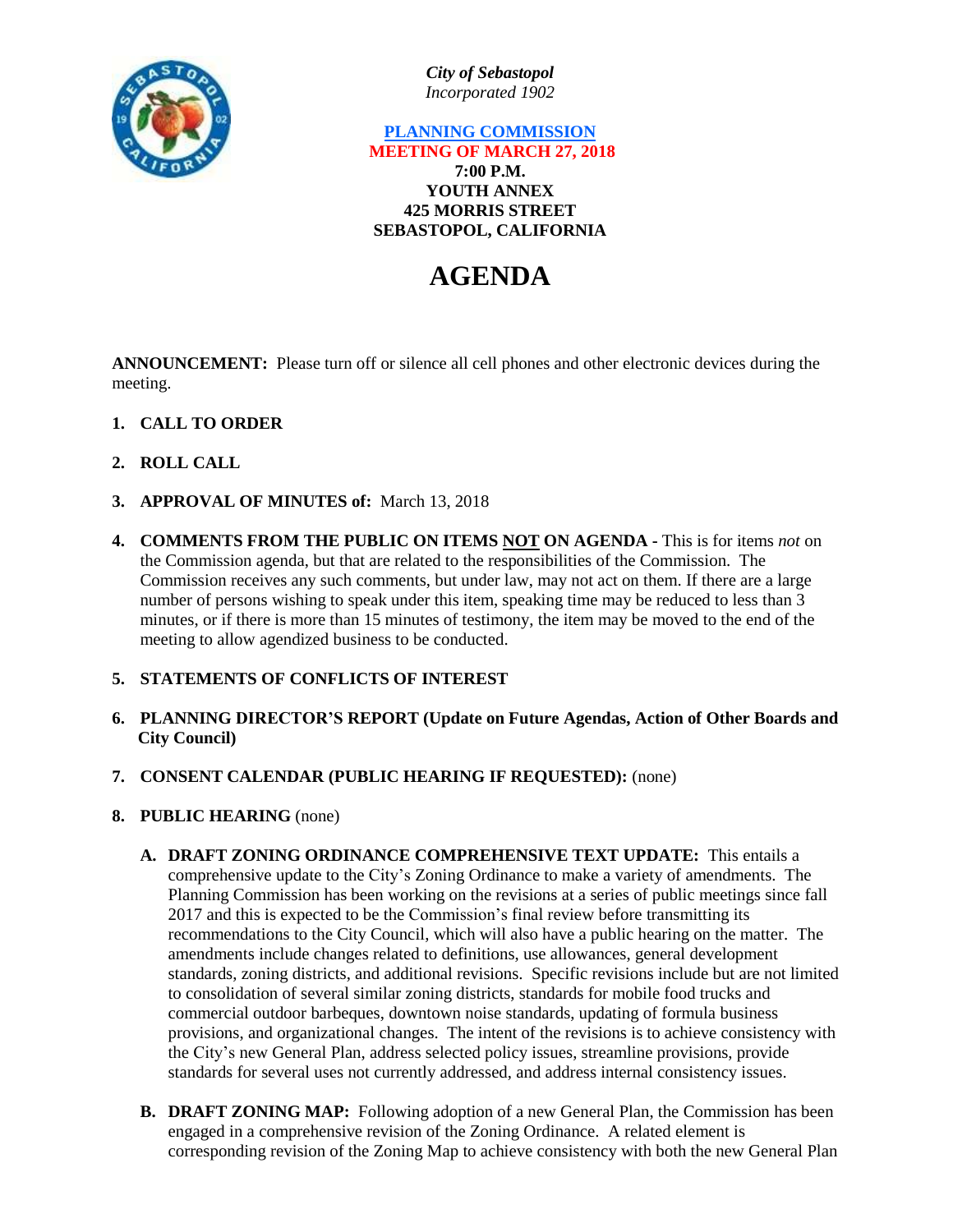and the revised Zoning Ordinance. The General Plan mandates various specific changes. In addition, the Zoning Map revision is intended to address anomalies and inconsistencies in the current Zoning Map and better align zoning with actual existing land use and lot sizes. Once the Commission has completed its review, the proposed Zoning Map will be forwarded to the City Council, who will also conduct a public hearing prior to its adoption.

### **9. DISCUSSION:** (none)

### **10. WRITTEN COMMUNICATIONS:** (none)

**11. ADJOURNMENT:** This meeting will be adjourned to the next regular meeting of the Commission, be held on April 10, 2018, at 7:00 p.m. at the Sebastopol Youth Annex, 425 Morris Street, Sebastopol, CA 95472.

#### **PUBLIC HEARING:**

The City of Sebastopol wishes to foster a constructive, respectful, and open process through its meeting procedures. Members of the public have the right to speak on all public hearings under discussion by the Planning Commission including consent calendar items, after being properly recognized by the Chairperson. The Commission requests that members of the public refrain from expressions of approval or disapproval (clapping, booing, hissing) of statements of other participants, which discourages the expression of a range of viewpoints, as well as lengthening meetings. The following is the hearing process:

- 1. The Chairperson opens public hearing.
- 2. Presentation of Staff Report from the Planning Department.
- 3. Commission Questions of Staff.
- 4. Presentation by the Project Applicant, Questions of Applicant from Commissioners. Applicant presentations should generally be limited to approximately 10 minutes or less.
- 5. Comments from members of the public. At the commencement of the public hearing, if you wish to speak, please come to the podium, or if no podium is available, raise your hand**.** After recognition by the Chairperson, it is requested that you give your name and address before beginning your remarks. Comments should be addressed to the Commission as a body and not the public or any individual member, staff person, or applicant. This is an opportunity for members of the public to make statements regarding matters of concern about the agendized matter, and not unrelated matters. The procedure does not provide for members of the public to conduct discussions with the applicant or Commission, unless specifically permitted by the Commission. Comments should be limited to 3 minutes or less.
- 6. The Chairperson may request that the applicant or staff respond to specific issues raised in the public comments.
- 7. The Chairperson closes the public hearing, but reserves the right to re-open the public hearing later that evening.
- 8. The Planning Commission deliberates on the project. Commissioners discuss the project; applicant or public comment is not permissible unless allowed by the Commission.
- 9. The Chairperson may re-open the public hearing to give the public or applicant the right to comment on the Planning Commission deliberation or bring forth new information to the Commission.
- 10.The Planning Commission takes action on the project by making one or more motions to approve, condition, deny, or continue (schedule further consideration for a future meeting) the matter.
- 11.Appeals may be filed of official actions upon filing of an appeal form and payment of the applicable appeal fee. Such appeals, including the appeal fee, must be filed within 7 days of the action. Appeals will be heard by the City Council.

#### **NOTES:**

The Sebastopol Planning Commission consists of seven (7) citizens appointed by the City Council for four-year terms. The Commissioners are voluntary and serve without any pay as a public service to the